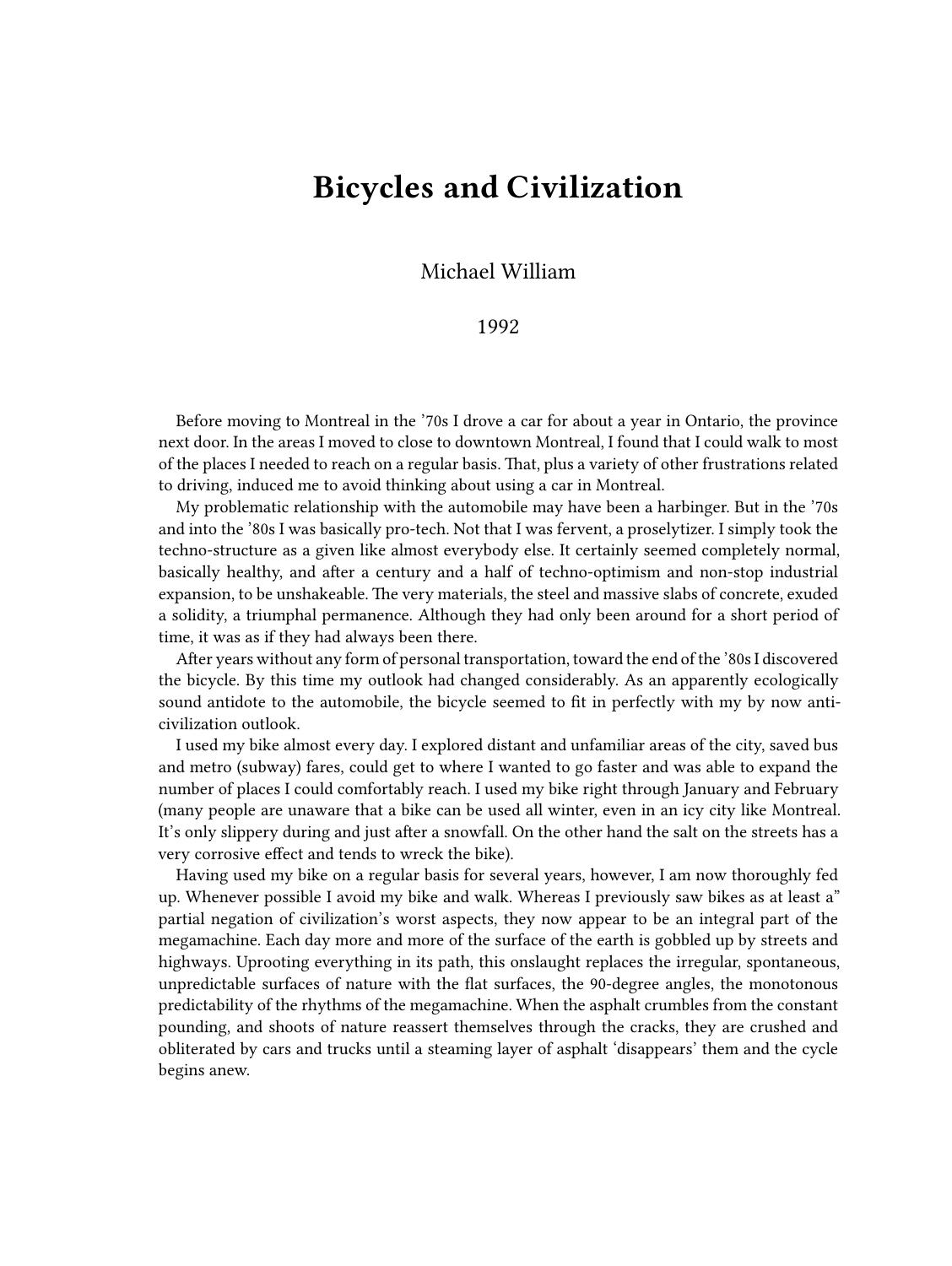Cut into rectangles and squares, space in the city is proportioned for specific uses. Bicycles, which require a lot of room, are not enough of a priority so they are shunted into the space reserved for motor vehicles. The congested inner city streets where I use my bike are a zone of constant vulnerability. At any moment a car? can come zooming up from behind without my noticing, a parked car can start up and plunge out in front of me, or kids can leap out from behind parked cars. But if there are very real risks which can be calculated and taken when I use my bike, the scope of these challenges is very limited. These are not the kind of risks which are taken in order to unlearn our domestication and go wild, to confront the demons within and surrounding us. The risks involved in bike riding are simply a question of calculating how many corners you are going to cut safety-wise, which often boils down to how much you're willing to stick your neck out to get somewhere faster: speed is the essence -of civilization.

Walking is a time to daydream, to analyze, to people-watch. But when I'm on a bike it is almost impossible to let my thoughts and emotions flow because I have to constantly monitor the activities of the metal monsters surrounding me. I could simply ignore them, but that would quickly become fatal. Not that this monitoring activity requires a lot of conscious effort, nor am I usually in immediate danger. But it remains an ongoing irritation because it is constantly intruding. Like an omnipresent pollution, it makes bike riding *unpleasant*.

As well it's hard to have other than an alienated relationship toward people driving cars. Especially at night you can't even see the drivers and passengers properly because they lurk in the shadows, distorted by rapidly moving shapes on curved glass surfaces. Driving transforms the personalities of motorists, who take on its frustrations while at the same time exercising the power it conveys. Bicyclists are intruders, an irritant, and the scarcely-veiled hostility of motorists makes bike riding all the more disagreeable.

Like a moth to the light I get drawn toward the sidewalk, where I can bike along without thinking about cars, at least until I get to the end of the block. But here an inversion takes place: on the sidewalk I become towards pedestrians what cars are towards me on the streets — a physical menace and a general pain in the ass. Since I'm not interested in plowing into kids and little old ladies clutching grocery bags, I usually avoid the sidewalks and end up back on the streets.

Not that I obey the rules, as I was reminded by an ad in a local bicycle-oriented tabloid which featured a number of safety tips: "obey traffic signals" (I don't); "wear a helmet" (I don't); "ride with the traffic flow" (I don't on occasion); "be visible" (I frequently wear dark clothes at night). If I arrive at an intersection and there are no cars coming I see no point in waiting until the light turns green. Industrial civilization has created a labyrinth of absurd regulations, which I attempt to outflank when possible. On the other hand my erratic moves contribute to the bad rep bicyclists have earned with motorists, who in a sense are justifiably exasperated by our antics. Although I am always cutting corners, I contradictorily expect cars to obey the rules, because whimsy and spontaneity on their part rapidly becomes deadly.

However my regulation avoidance, such as it is, has little impact on what happens in the streets: cars and trucks control the space, do what they like, and bikes are ultimately irrelevant and can only adapt. But if the world of cars-speed, power, alienation and pollution-is synonymous with civilization, bikes are not as detached from or hostile to this world as might first seem the case. Since we are constantly interacting with cars, we internalize their rules and logic. But bikes also resemble cars in the sense that, though engineless, they are composed of many of the same materials. Which implies the mines to extract the metals, the factories to process the rubber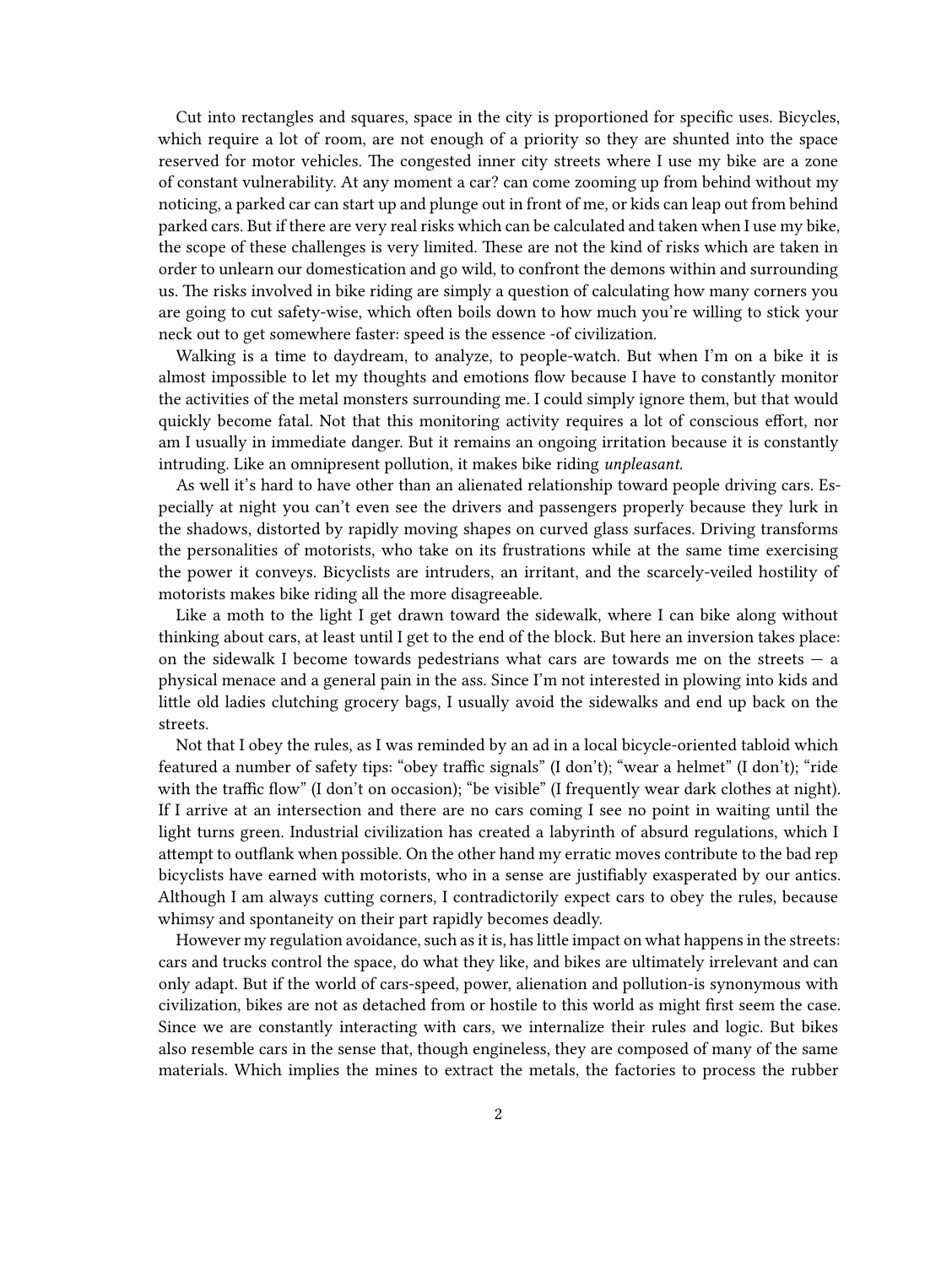and plastics and to assemble the bikes, trucks to transport various materials connected with the production process, and the bikes themselves when they are assembled. Not to mention the shops devoted to retailing and repairing bikes, where we run into more boring jobs, commodity relations as usual and a plethora of accessories and gadgets, implying more mines and factories and more boring jobs processing, transporting and selling the stuff. Take a bike, follow it back to where it comes from, and you end up recreating the mega-machine. With the contradictory  $-$  or hypocritical — note which often creeps into our relations with our street co-occupiers, bicyclists complain about trucks but tend to forget that we're dependent on them as well, as long as we're in an urban environment and unable to provide food in order to create the material basis for self-sufficiency.

If bikes are constantly adapting to the language of cars, cars are an essential component of the larger entity which imposes its needs and logic: the city-state. Streets are the circulatory system, the hardened arteries of the mega-machine. They occupy an enormous amount of space because an enormous number of people have to go often considerable distances as directly as possible on a daily basis. In the city, efficiency and utilitarianism rule (or rather an ideology of efficiency, since something as bureaucratic as a city is highly unlikely to function in a sensible way).

But transportation cannot be detached from where we're going and why: boring jobs, empty entertainment, mindless shopping, etc. Bikes are a scaled-down version of a need to get somewhere  $-$  or nowhere  $-$  fast; a coercive rhythm which is internalized and continues to function on automatic outside work-related activities.

Today, when the city has taken center stage in much of the eco-anarchist milieu via Murray Bookchin's "libertarian municipalism," questioning the city as such becomes all the more apropos. Using the Athenian polis as an inspiration, Bookchin's updated version features a triple whammy of municipality worship, electoral politix and high-tech fetishism. "Obviously very wonderful opportunities" gushes Book-chin when asked about the opportunities he sees in the "mass technology of the so-called information age": "I believe that science and technology should be used in the service 'of refurbishing and rehabilitating a new balance with nature." But Bookchin's vision of a high  $-$  tech apparatus passively "in the service" of humanity  $-$  a discourse he shares with all the technocrats — denies the qualitative leap, the autonomization of technology which occurs with the implementation of mass techniques in the metropolis. Later, Book-chin backhandedly acknowledges this autonomization, when the underlying techno-determinism of his discourse makes "sophisticated technology" a universal given: "…the very things we are using presuppose a great deal of sophisticated technology. Let's face the fact that we need these technologies."\* Rather than presupposing a great deal of sophisticated technology, isn't it more appropriate to question "the very things we are using?" When Bookchin says "we need" these technologies, he is speaking only for himself.

Questioning bikes will be heretical for some, no doubt. But questioning everything, if offering no guaranties, at least allows the possibility of creating situations which are truly different. For now I continue to use my bike and mass transportation but walk whenever possible. Only when walking do you have time to really look at things, or to think about things in the most uninterrupted, spontaneous way.